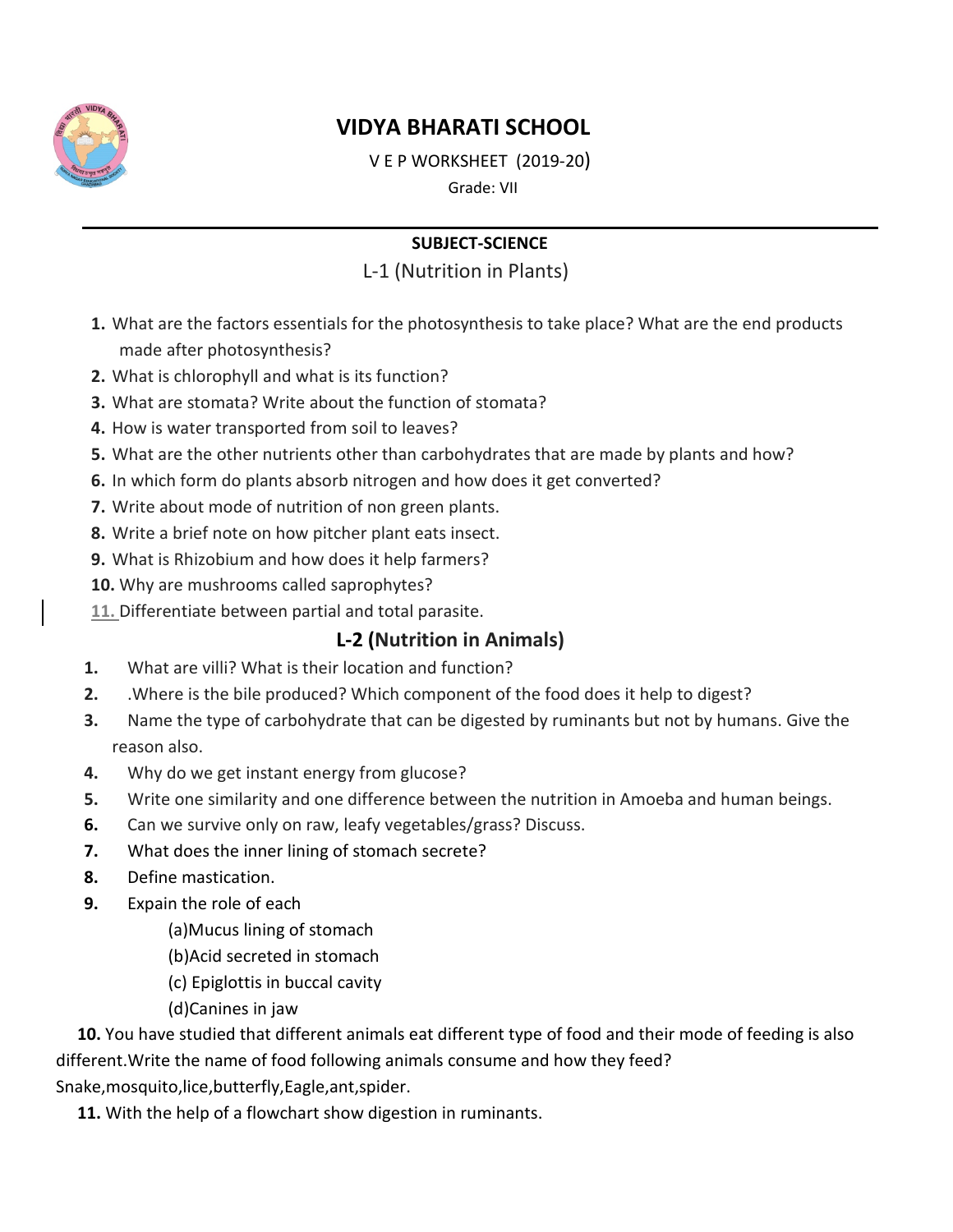# L-3 (Fibre to Fabric)

- 1) Answer the following in brief:
	- a) The cut off 'wool coat' of a sheep (along with a thin layer of skin) is called.
	- b) What are silk fibres made up of?
	- c) Coarse wool is obtained from which breed of sheep and in which state of India it is found?
	- d) Name two fibres which are made up of protein?
- 2) What are occupational hazards? Name one occupational hazard.
- 3) How will you distinguish between natural silk & Artificial silk?
- 4) Draw well labeled diagram of life history of silk moth in sequence.
- 5) Write short note on processing of silk.
- 6) Write any four features of silk.
- 7) How do rearers take care of sheep?
- 8) Sorting is a common process followed by manufacturing wool as well as silk. Why?
- 9) How does selective breeding of sheep help?
- 10) Sheep's skin is treated with antiseptic after shearing. Why?

Periodic test 1 syllabus: L-1 Nutrition in Plants

L-2 Nutrition in Animals

# **SUBJECT-ENGLISH**

# **SECTION A-GRAMMAR**

### Write answers of all the questions from each section.

- 1. Imagine you are the Student Editor of the School magazine . Write a notice inviting student to submit their jokes, articles, stories, poems etc for the school magazine "THRESHOLD'.
- 2. As a head girl of St. Stephen's' Public School, draft a notice in about 50 words asking the student to contribute to the flood relief fund. Give necessary details.
- 3. Write an e-mail to your friend describing him of your first experience of snowfall at a hill station.
- 4. You are Sagarika/Shahil. your friend stood first in Maths Olympiad. Send her/him an e-mail: Congratulating him/her on his/her achievement.
- 5. Write a bio-sketch of the founder of Infosys Sh. Narayan Murthy in about 120 words. Take help from the notes given below

| <b>Name</b>    | N.R Narayan Murthy                              |
|----------------|-------------------------------------------------|
| Place of birth | Mysore, Karnataka                               |
| Education      | Bachelor Of Engineering 1967                    |
|                | Masters In Engineering From IIT Kanpur In 1967. |
| Achievements   | Founded Infosys. A Consulting IT Company        |
| Book published | "A Better India: A Better World"                |
| Awards         | Pdama Vibhushan 2009                            |
|                | Padam Shree 2000                                |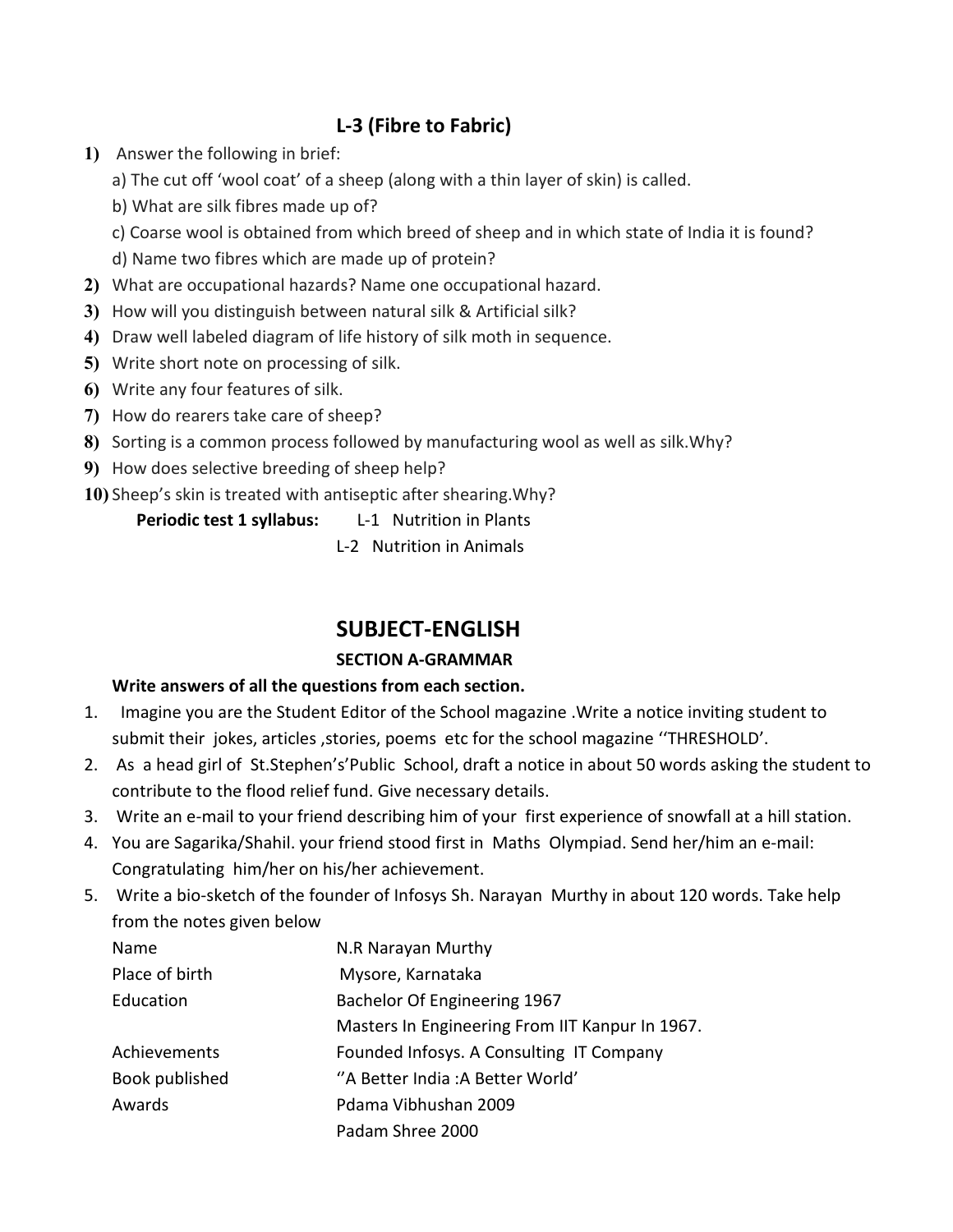### 6. Fill in the blanks with appropriate articles. If there is no need, put a cross mark ( $\chi$ )

- 1. \_\_\_\_\_\_ apple is \_\_\_\_\_\_\_ fruit.
- 2. umbrella is useful thing.
- 3. My sister got \_\_\_\_\_\_ best student award.
- 4. elephant never forgets.
- 5. You are hour late.
- 6. Mumbai Queen is an express train which runs from Pune to Mumbai.
- 7. William Wordsworth was great poet.
- 8. London is on \_\_\_\_\_ Thames.
- 9. This is first time I have visited village.
- 10. Do you speak German?
- 11. late \_\_\_\_\_\_\_\_ apple, \_\_\_\_\_\_ egg and \_\_\_\_\_\_\_ loaf of bread.
- 12. \_\_\_\_ earth moves round \_\_\_\_ sun.
- 13. \_\_\_\_\_\_\_\_\_\_\_ Ganges is \_\_\_\_\_\_\_\_\_\_ mighty river. It falls into \_\_\_\_\_\_\_\_\_ Bay of Bengal.
- 14. Sharmas used to live in this house.
- 15. Ankush is \_\_\_\_\_\_\_\_\_\_\_ tallest boy in \_\_\_\_\_\_\_ class.
- 16. Morning walk is tonic for weak.
- 17. books are made of paper.
- 18. Honesty is best policy.
- 19. He owns horse. He has black and white horse.
- 20. Divij keeps two dogs at his house. He has black and white dog.
- 21. Neha lost \_\_\_\_\_\_\_\_\_ book that I had lent her.
- 22. Last night, we saw \_\_\_\_\_\_ European eating \_\_\_\_\_\_ egg.
- 23. Each of mountain climbers carried oxygen cylinder with him.
- 24. Mahabharata is epic.
- 25. apple day, keeps doctor away.
- 26. We are going to Kolkata by train.
- 27. French live in France.
- 28. silver and gold are found in Africa.
- 29. rich should help poor.
- 30. \_\_\_\_ riches has wings.

#### 7. Form the questions.

- Example: I am hungry. Are you hungry?
- 1. Peter goes to the party.
- ?
- 2. His schoolbag is brown.
- $\overline{?}$
- 3. Mary can ski.
- $\mathsf{P}$
- 4. I meet my friends.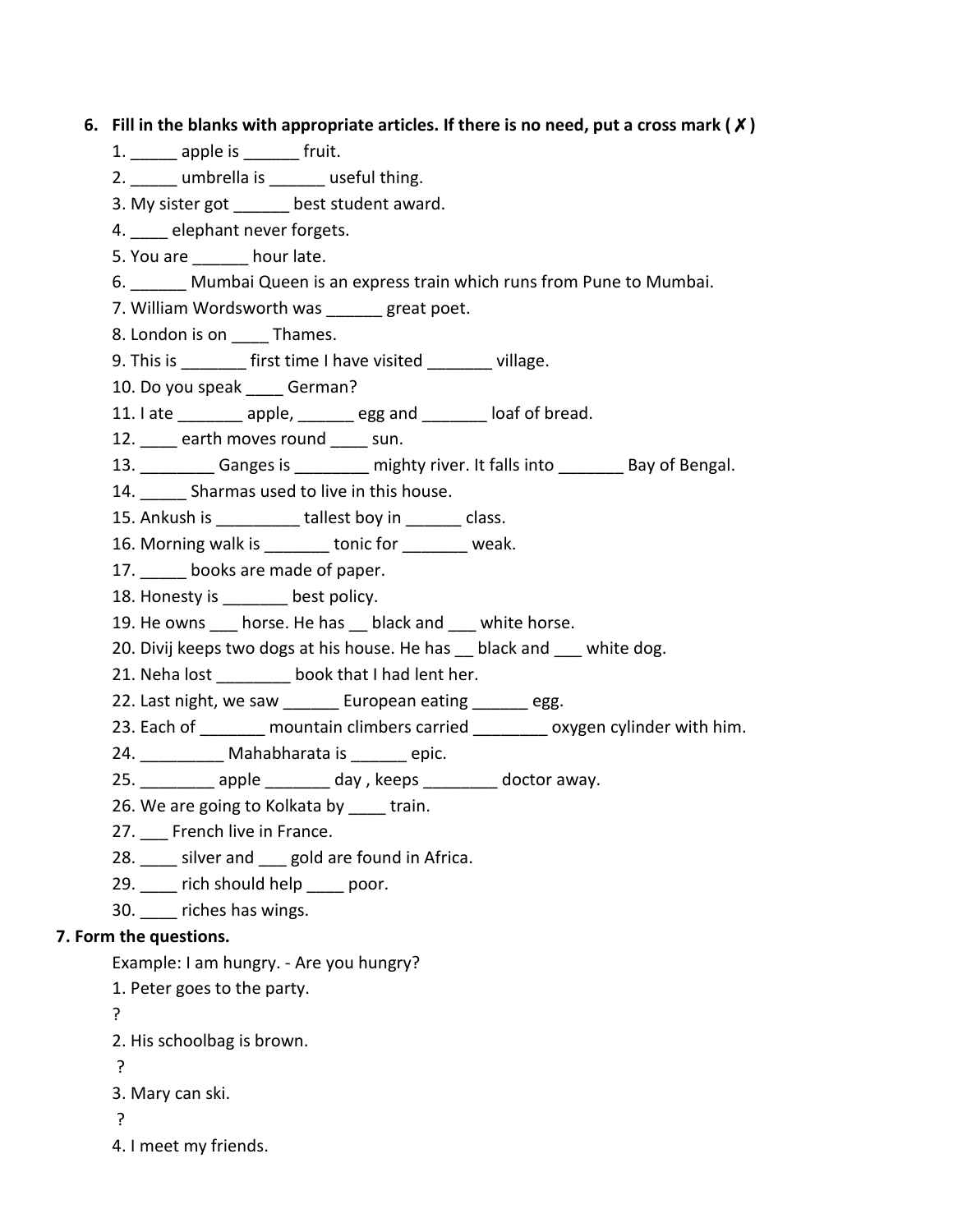$\overline{?}$ 5. The teacher hands out the books.  $\overline{?}$ 6. Pat is a clever boy.  $\overline{?}$ 7. The monkey takes the banana.  $\overline{P}$ 8. Tony is hungry.  $\mathbf{P}$ 9. Tim goes to school

#### 8. Change the following affirmative sentences into negative sentences without changing their meaning.

- I. India is a very big country.
- 2. She is old.
- 3. She is happy.
- 4. He rejected our plea for help.
- 5. I have forgotten his name.
- 6. She always arrives on time.
- 7. She has very few friends.
- 8. It was a stupid idea.

### 9. Fill in the blanks with appropriate simple present tense form of the verb given in the brackets.

- 1. The plane ....................... at 6.30. (arrive)
- 2. I will phone you when he .............................. back. (come)
- 3. Unless we ................................ now we can't be there on time. (start)
- 4. The sun ............................. in the east. (rise)
- 5. The next term ........................ on Monday. (begin)
- 6. She ............................... an engineer. (be)
- 7. They ...................... our relatives. (be)
- 8. When does the train .......................? (depart)
- 9. Let's wait till he ............................ his work. (finish)
- 

#### **Section-B Literature**

- 1) Imagine you are the king .Narrate the incident of your meeting the hermit.
- 2) On getting a gift of chappals, the beggar vanished in a minute. why was he in such a hurry to leave?
- 3) Would you like to be a rebel? Justify.
- 4) What does the poem 'The Shed' express?

#### **Novel**

- 1. Why is The Swiss Family Robinson considered a classic novel in American Literature?
- 2. In The Swiss Family Robinson, how does the family end up on the tropical island?
- 3. What is a summary of chapters 4, 5, 6, 7, and 8 in Johann David Wyss' The Swiss Family Robinson?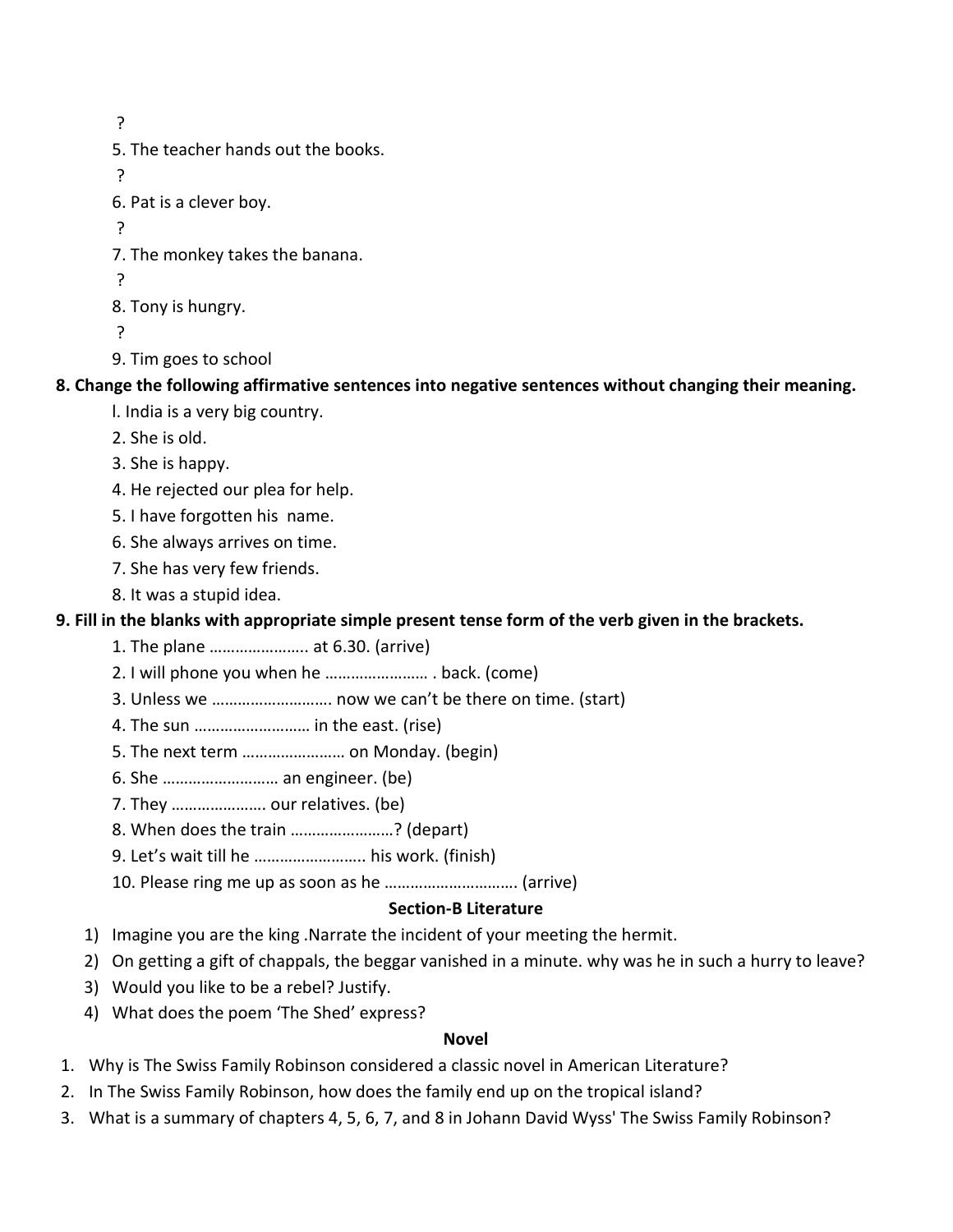# **SUBJECT- SOCIAL SCIENCE**

### **Very Short Questions:**

- 1) What do people in a democratic country expect a Government?
- 2) Why are poor people more likely to fall ill?
- 3) Give an example of human made environment.
- 4) Which minerals are most commonly used in our daily lives?
- 5) Who were the parties involved in the tripartite struggle?
- 6) What were the qualification necessary to become a member of a committee of the Sabha in the Chola Empire?

#### **Short Answer Type Questions:**

- 1. Write a note on Sultan Mahmud of Ghazni.
- 2. How are intrusive and extrusive rocks formed?
- 3. Discuss the key elements that make democracy the most popular form of government.
- 4. Which are the two major components of biotic environment?
- 5. Differentiate between the early medieval period and late medieval period.

#### **Long Answer Type Questions:**

- 1. What were some of the major religious development during the medieval period?
- 2. Write a short note on equality in Indian democracy.
- 3. Improvement in water and sanitation can control many diseases', explain with the help of examples.
- 4. Mention some positive aspects of Healthcare facilities in India.
- 5. Explain the concept of Rock cycle.

#### **HOTS (Higher Order Thinking Skills)**

- Why is Rock cycle considered as a cyclic process?  $1<sub>1</sub>$
- $2.$ Do you think history would have been different if India were United when Muhammad of Ghazni invaded India, give reasons.

#### **Activity:**

1. Imagine an ideal environment where you would love to live, draw the picture of your ideal environment.

2. Look at the picture of important Chola Temple given here and write briefly about it

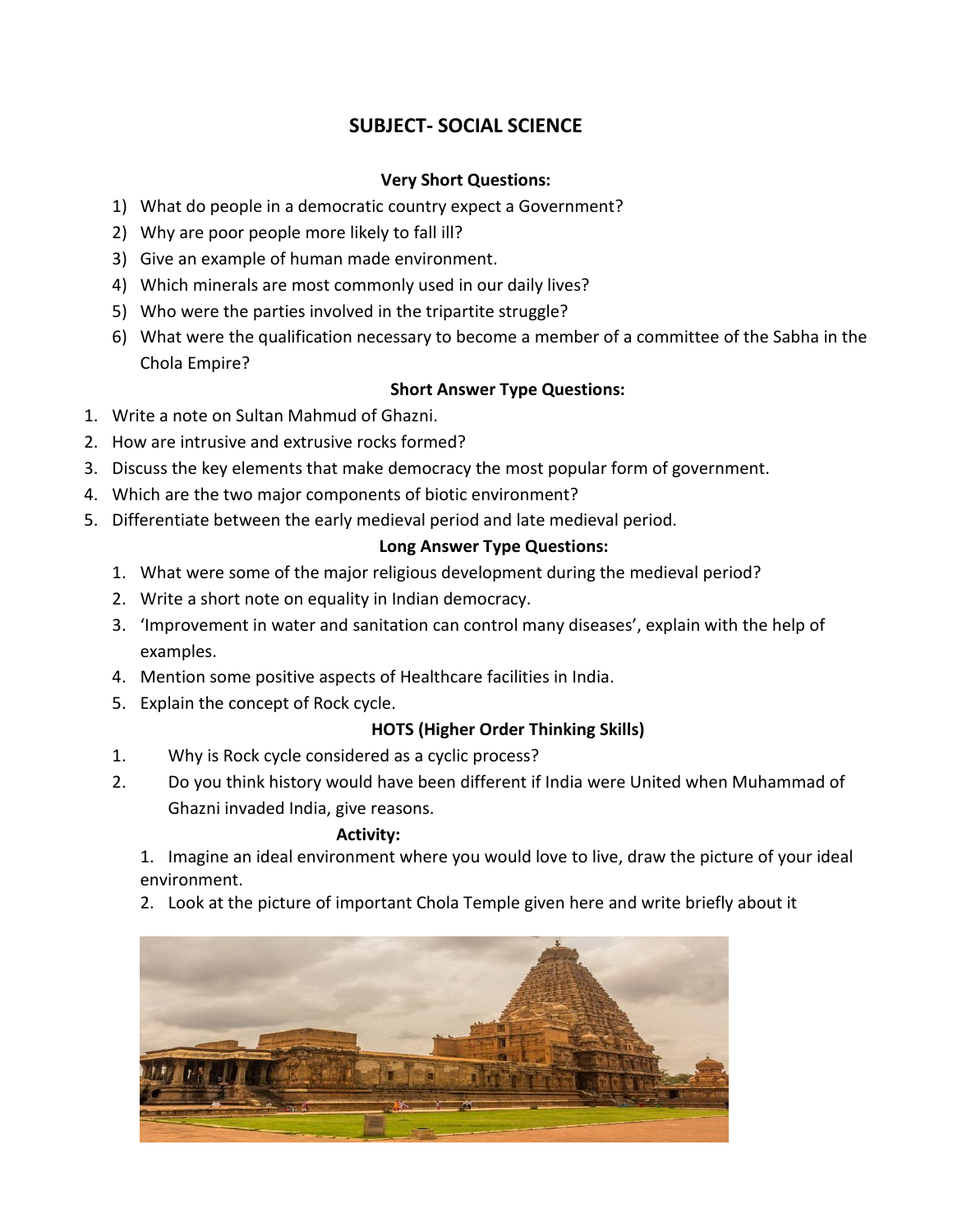



Locate important kings and Kingdoms of medieval period.  $1.$ 

 $\ddotsc$ 

NOTE:

Learn the unit test syllabus thoroughly - History chapter 1, 2

Geography chapter 1, 2 Civics chapter 1.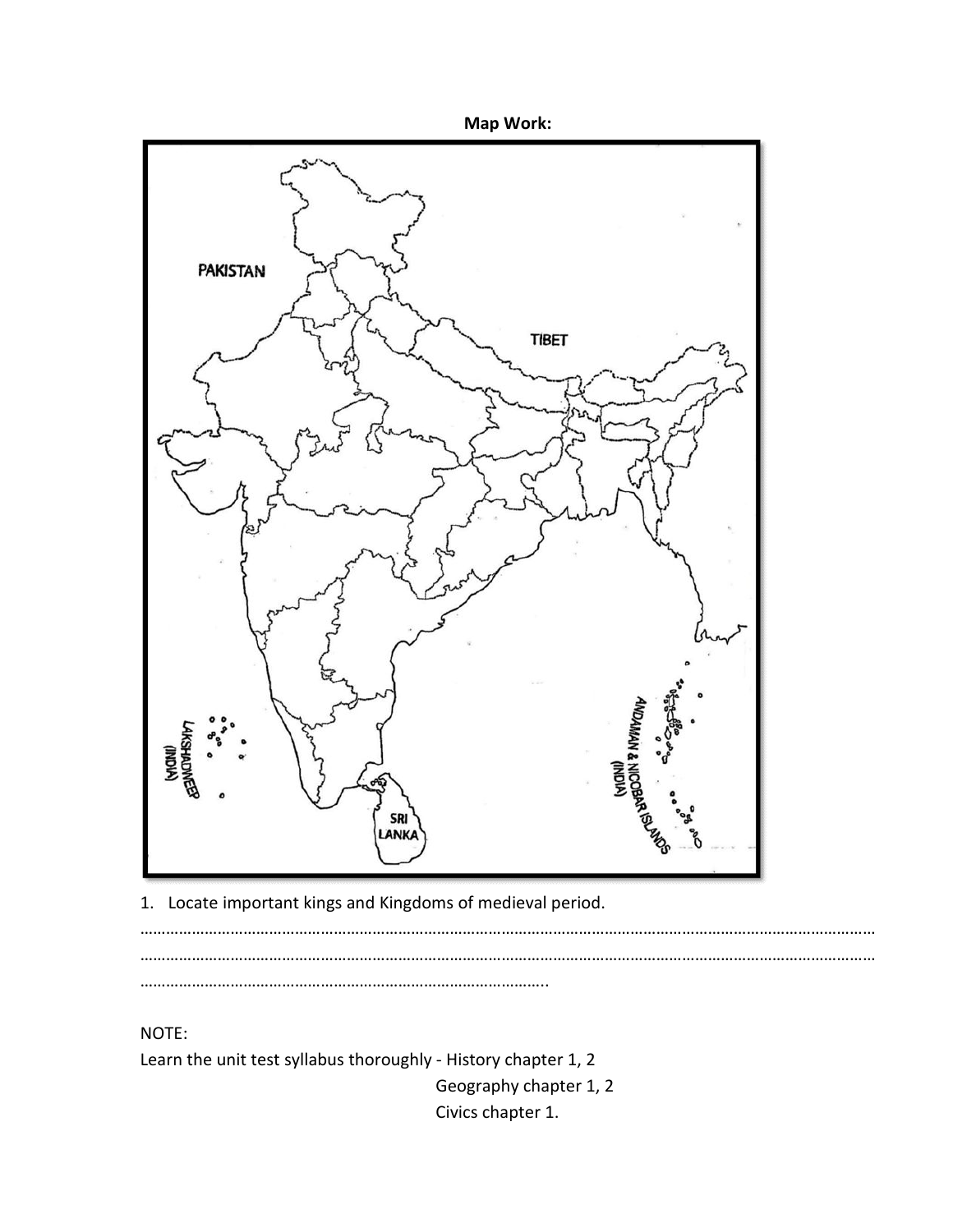1. How many milliliters are there in  $\frac{1}{4}$  litre? 2. Find: 45.8 x 100 3. Find:  $\frac{16}{35} \times \frac{21}{48}$ 4. Solve:  $4\frac{1}{8} \times 3\frac{1}{2}$ 5. Find the product, using suitable properties: (a)  $26 \times (-68) + (-48) \times (-26)$ (b)  $(-18)$  x  $(-29)$ 6.  $(-3) \times (-4) \times (-5) \times (-2)$ 7. Solve: (a)  $8\frac{1}{2}$  -  $3\frac{5}{8}$  (b)  $\frac{7}{10}$  +  $\frac{2}{5}$  +  $\frac{3}{2}$ <br>8. (a) Find  $\frac{2}{5} \div \frac{1}{2}$ <br>(b) Find  $\frac{1}{2}$  of  $4\frac{2}{9}$ 9. Solve using BODMAS:  $[-10-3 \times \{4-(-4) \times \{3-(5-3)\}]$ 10. Solve:  $42 \div (-7)$ 11. In a class of 48 students,  $\frac{1}{4}$  of them regularly watch a particular TV programme. How many of the students do not regularly watch the programme?

12. Rahul reads  $\frac{1}{3}$  part of a book in 1 hour. How much part of the book will be read in

 $2\frac{1}{5}$  hours?

- 13. State the property and verify the following:  $18 \times [7 + (-3)] = [18 \times 7] + [18 \times (-3)]$
- 14. Solve:  $(-31) \div [(-30) + (-1)]$
- 15. What is the reciprocal of  $\frac{7}{11}$ ?
- 16.  $0.7506 \times 1000$  =--------
- 17. 5.25 kg of sugar was bought at Rs 35.56 per kg. If this sugar was consumed in 7 days, what is the average quantity of sugar used each day? How much does it cost each day?
- 18. Fill in the boxes to complete the following:
- (i)  $(-321)$  x  $[ (+603)$   $] = [ (-321)$   $]$  x  $(+603) = 0$
- (ii)  $\Box$  / (25) = 0
- 19. A biscuit-making unit uses 4.55 kg of salt every week. How much salt is used by the biscuit-making unit every day? How much salt is used in 5 weeks?
- 20. Raman can type 140 words in 3.5 minutes. How many words can be typed in 5.5 minutes?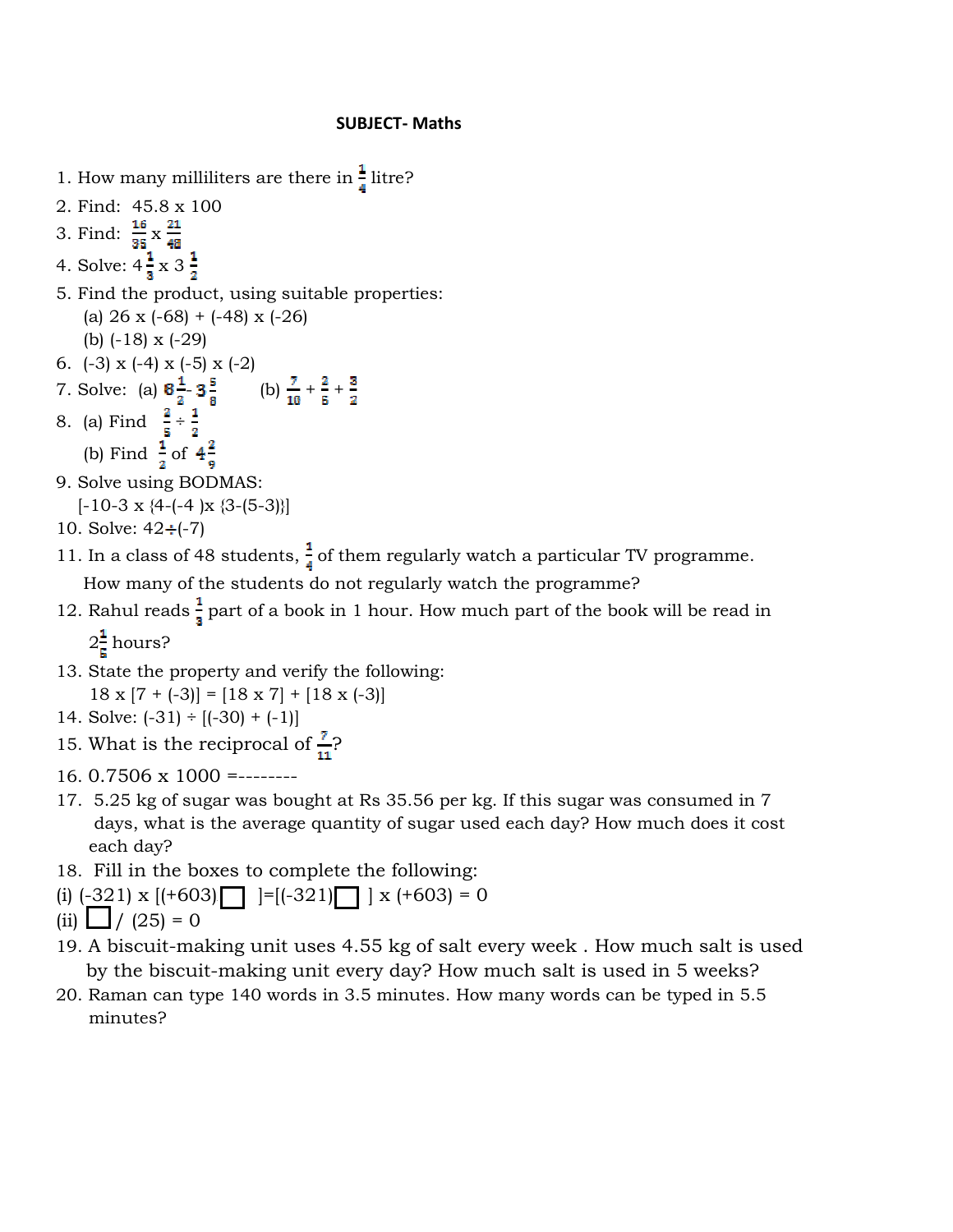# विषय - हिन्दी

(आवश्यक निर्देश :- ग्रीष्मावकाश कार्य अपनी हिन्दी की कार्य - पुस्तिका में करें।)

- प्र.1क. बचपन में बालक अबोध होता है। उसे अच्छे बुरे की पहचान नहीं होती उसका मन शीशे की तरह स्वच्छ होता है। दूसरे की संगति में उनके कार्यों का अनुकरण करता है। यदि वह अच्छी संगति में रहता तो उस पर अच्छे संस्कार पड़ते जाते हैं और यदि उसकी संगति बूरी है तो उसकी आदतें भी बूरी हो जाती हैं। हमें यह प्रयास करना चाहिए कि हम निरंतर अच्छे चरित्रवान एवं कर्त्तव्यनिष्ठ व्यक्तियों की संगति में रहें। यह ध्यान रखना आवश्यक है कि कुसंगति का प्रभाव अधिक तीव्रता के साथ होता है। झूठे और स्वार्थी व्यक्ति दूसरों पर अपना दुष्प्रभाव डालने का भरसक प्रयास करते हैं। हमें इनसे दूर रहना चाहिए। उन लोगों का साथ सदैव कष्टदायक सिद्ध होता है। सत्संगति से दुष्ट स्वभाव का व्यक्ति भी सुधर जाता है। महात्मा बुद्ध की संगति में आकर दुष्ट अँगुलिमाल ने नरहत्या को त्याग दिया था। इसी प्रकार डाकू बाल्मीकि का उद्धार भी सत्संगति के कारण ही हुआ। बाद में महान कवि बने, 'रामायण' जैसे महान ग्रंथ की रचना कर सके।
	- उपर्युक्त गद्यांश को पढ़कर नीचे दिए प्रश्नों के उत्तर दें -
		- 1. बचपन में बालक का मन कैसा होता है?
		- 2. हमें कैसे व्यक्तियों की संगति करनी चाहिए?
		- 3. हमें कैसे व्यक्तियों से दूर रहना चाहिए?
		- 4. 'रामायण' ग्रंथ की रचना किसने की थी?
		- 5. इस गद्यांश से हमें क्या शिक्षा मिलती है?

प्र.1ख. देखकर बाधा विविध, बहू विघ्न घबराते नहीं, रह भरोसे भाग के दुख भोग पछताते नहीं। काम कितना ही कठिन हो किंतू उकताते नहीं, भीड़ में चंचल बने जो वीर दिखलाते नहीं।। हो गए एक आन में उनके बुरे दिन भी भले, सब जगह सब काल में वे ही मिले फूले-फले। आज करना है जिसे, करते उसे है आज ही, सोचते – कहते हैं जो कुछ, कर दिखाते हैं वहीं।। मानते जी की हैं, सुनते हैं सदा सबकी कही, जो मदद करते हैं अपनी इस जगत में आप ही। भूलकर वे दूसरों का मुँह कभी ताकते नहीं, कौन ऐसा काम है वे कर जिसे सकते नहीं।। उपर्युक्त पद्यांश को पढ़कर नीचे दिए प्रश्नों के उत्तर दें – 1 पद्यांश का उचित शीर्षक दीजिए। 2. कवि ने किसकी प्रशंसा की है? 3. कैसे लोग सब जगह और सभी कालों में फलते-फूलते हैं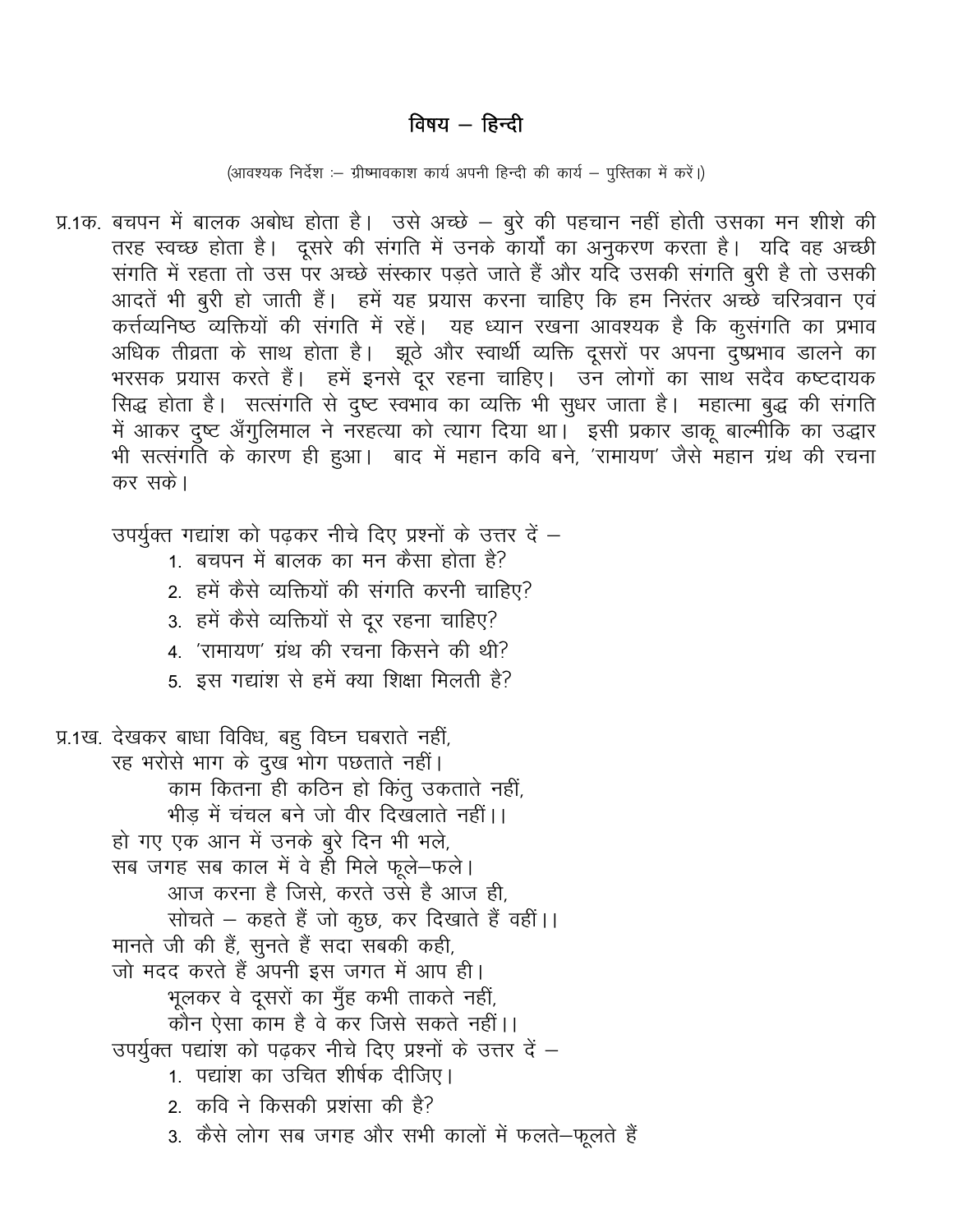4. भाग्य के भरोसे रहने वालों को पछताना क्यों पडता है। 5. कर्मवीर सबकी सुनकर अपनी ही क्यों करते हैं। भाषा किसे कहते हैं? भाषा के कितने रूप हैं?  $9.2$ लिपि किसे कहते हैं? निम्न भाषाओं की लिपियाँ लिखिए –  $\Psi$ .3 उर्द अंग्रेजी पंजाबी संस्कृत व्याकरण के क्या लाभ हैं? У.4 हिन्दी को राष्ट्रभाषा कब घोषित किया गया?  $9.5$ वर्ण किसे कहते हैं? इसके कितने भेद हैं?  $9.6$ 'र' की मात्रा से बनने वाले शब्द लिखिए।  $9.7$ द्वित्व व्यंजन व संयुक्त व्यंजन में क्या अंतर है?  $9.8$ 'आ' ध्वनि का आगमन किस भाषा से हुआ है?  $9.9$ आयोगवाह क्या होते हैं?  $\Pi$ .10 शब्द किसे कहते हैं?  $\Pi$ .11 प्र.12 तत्सम और तदभव में क्या अंतर है? किसी शब्द के वर्णों को अलग-अलग करना क्या कहलाता है?  $\Pi$ .13 अनुच्छेद लिखिए – (किसी एक विषय पर)  $\Psi$ .14 1. ग्रीष्म ऋतु 2. अविस्मरणीय यात्रा 3. अभ्यास जीवन में आवश्यक क्यों? निम्न पद्यांश को पढ़कर पूछे गए प्रश्नों के उत्तर दीजिए —  $\Pi$ .16 ऐसे थे अरमान कि उड़ते नीले नभ की सीमा पाने. लाल किरण - सी चोंच खोल चुगते तारक – अनार के दाने। 1. पक्षियों की चाह क्या है? 2. 'नभ की सीमा पाने' शब्दों का क्या आशय है? 3. 'लाल किरणों – की सी चोंच' से क्या तात्पर्य है? 4. 'अनार के दाने' किसके प्रतीक हैं? 5. पक्षी क्यों परेशान है? प्र.16 पक्षी ऊँची उड़ान हेतु क्या – क्या न्योछावर करने को तैयार है? दादी माँ अक्सर उदास क्यों रहती थी?  $\P$  17 दादी माँ का स्वभाव कैसा था?  $\Psi$ .18 लेखक ने नदियों को बेटियों की संज्ञा क्यों दी?  $\Pi$ .19 हिमालय से कौन — कौन सी नदियाँ निकलती हैं?  $\Psi$ .20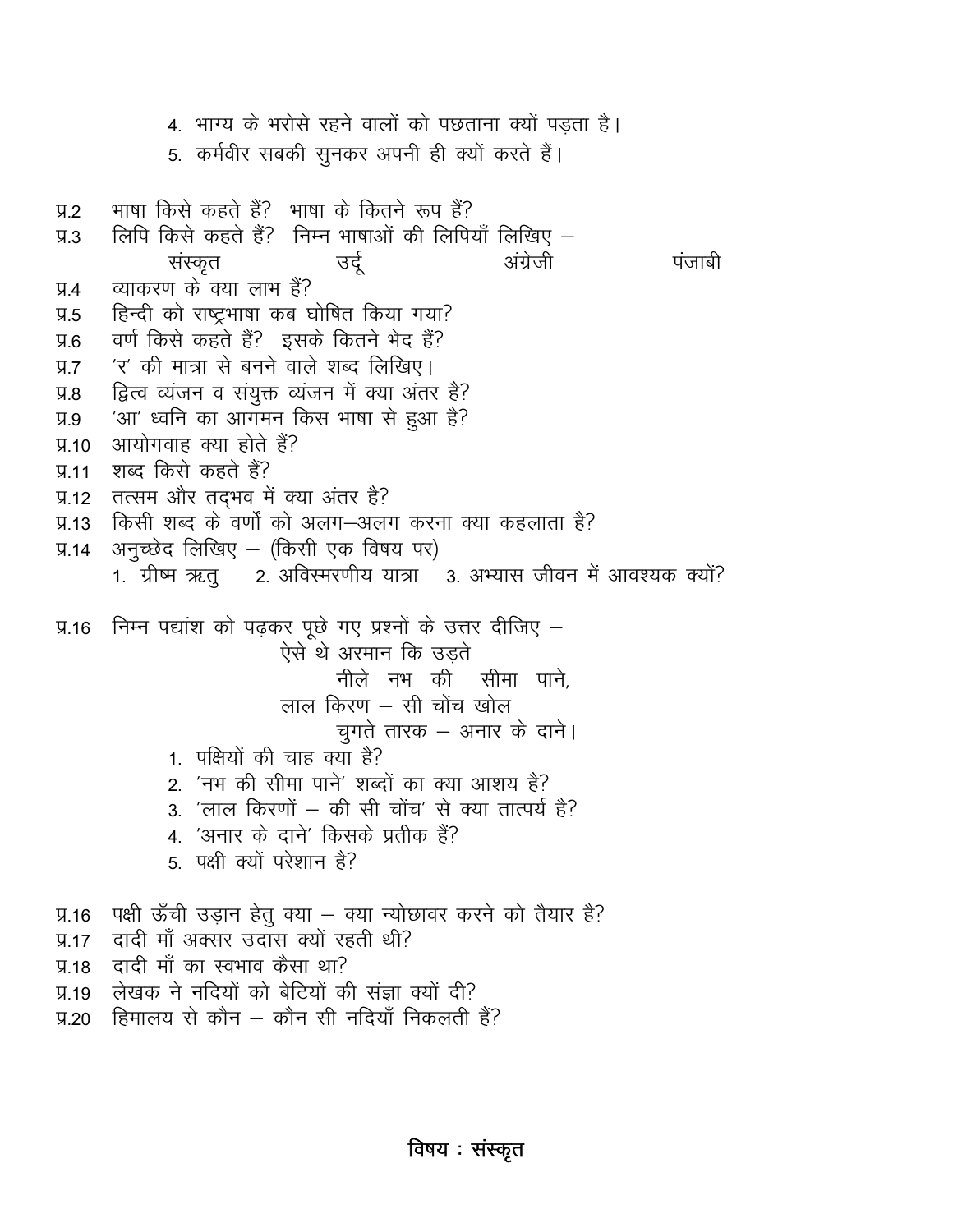अपठित गद्यांशं पठत। प्रश्नान् च उत्तरत –  $\Psi$ .1

> मयूरः अस्माकं राष्ट्रीय पक्षी अस्ति । एषः सर्पभक्षी अति कथ्यते । अस्य आकारं दीर्घम् भवति । अस्य पक्षाः चित्रं हरन्ति । अस्य निवासम् विशेषतः वनेषु उपवनेषु च भवति । वर्षा – ऋतौ तु सः अतीव प्रसन्नः भवति ।

- कः अस्माकम् राष्ट्रीय पक्षी अस्ति? क.
- मयूरस्य आकारम् कीदृशम् अस्ति? ख.
- मयूरः कदा प्रसन्नः भवति? ग.
- मयूरस्य निवासः कूत्र भवति? घ.
- निम्नवाक्यानां निर्दिष्ट लकारे परिवर्तनं कुरूत  $9.2$ 
	- तौ लेखं न अखिलताम्। (लट् लकार) क.
	- (लट् लकार) ख. सः फलम् अस्वादत् ।
	- त्वम् दुग्धम् पास्यसि। (लट् लकार) ग. ।
	- ते कन्दुकेन अक्रीडन्। घ. (लूट् लकार)
- संस्कृतभाषायां उत्तरत  $\Pi$ .3
	- वृक्षस्य धर्मः कः अस्ति? क.
	- मण्डूकः कूत्र अवसत्? ख.
	- मण्डूल: कोदृश: आसीत्? ग. -
	- युवाम् पुस्तकालये कानि अपठतम्? घ.
- संस्कृतभाषायां अनुवादं कुरूत - $9.4$ 
	- सूर्य पूर्व दिशा में उगता है। क.
	- तुम दोनों ने गीत गाए। ख.
	- तुमने लेख लिखा। ग.
	- तुम सबने खाना खाया। घ.
- लंग लकार मध्यम् पुरूषस्य उचित क्रियापदेः रिक्तस्थानानि पूरयत  $\Pi.5$ 
	- त्वम पितामहेन सह (क्रीड) क.
	- (वद्) ख.
	- ग. (पिब्)
	- प्रातः काले युवां स्वपाठम् ––––––– घ. (पठ)
- अधोलिखित क्रियापदानि पदपरिचयं लिखत।  $9.6$

| क्रियापदानि | धातु | लकार | पुरूष       | वचन   |
|-------------|------|------|-------------|-------|
| यथा– अपठत   |      | लग   | मध्यम पुरूष | एकवचन |